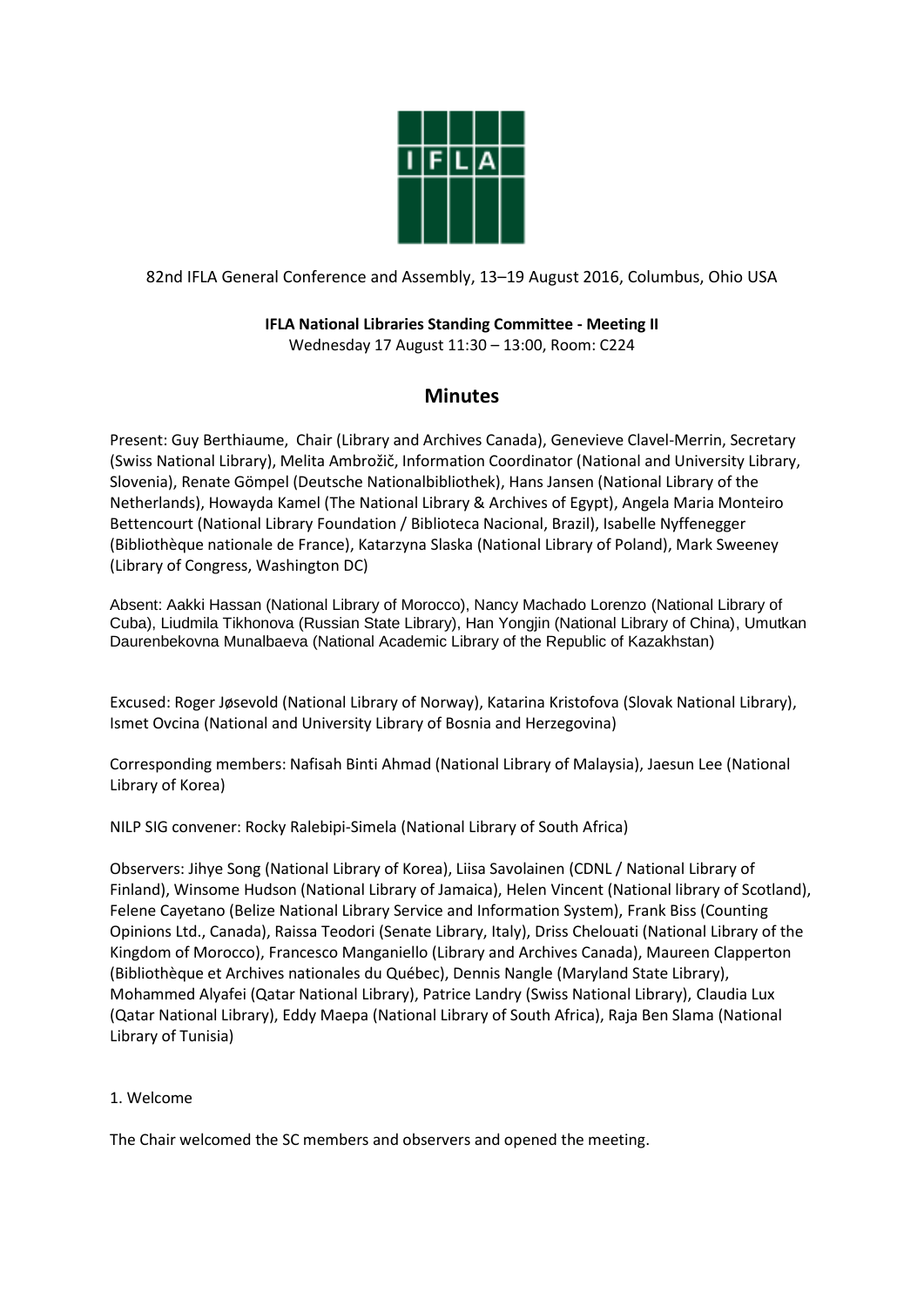### 2. Apologies

Three apologies were received, from Roger Jøsevold, Katarina Kristofova and Ismet Ovcina.

## 3. Adoption of the Agenda

The agenda was adopted, with the following changes: the addition of a point of discussion with Helen Vincent from the Rare Books and Special Collections Section concerning a potential joint session in 2017. For ease of reading, this is summarized in point 7.

Under AOB, two points were added: Committee on standards and feedback on the worksheets.

4. Report from the special interest group meetings - Library Information and Policy SIG and National Organizations and International Relations SIG

The NILP SIG convener, Rocky Ralebipi-Simela, National Librarian, National Library of South Africa reported that the session on the role of National Libraries in contributing towards the achievement of sustainable development goals was very well attended with good discussion. Interest in the session was underlined by the fact that it was highlighted in the American Libraries magazine blog: [https://americanlibrariesmagazine.org/blogs/the-scoop/national-libraries-and-sustainable](https://americanlibrariesmagazine.org/blogs/the-scoop/national-libraries-and-sustainable-development/)[development/.](https://americanlibrariesmagazine.org/blogs/the-scoop/national-libraries-and-sustainable-development/)

The papers are available in the IFLA Library.

Since the NOIR SIG convener was unable to attend, Genevieve Clavel convened and reported on the NOIR SIG session: How do international relations add value. 69 people attended the meeting. There were no formal presentations, but round table discussions were held with the help of Kelly Moore and Marian Koren who are to be thanked for stepping in at such short notice. A report will follow and be posted on the SIG's web page.

#### 5. Report from the CDNL

The Chair reported that at the CDNL meeting Donna Scheeder, IFLA president, spoke about digital unification and informed delegates that IFLA will develop a background paper and set up a working group on this topic with a view to organising a conference in 2018/2019. This decision arose from the discussion held with representatives of the NL SC, IFLA, CDNL and UNESCO [referenced in the SC I minutes].

Four different units of the Library of Congress presented their activities. Under the theme the digital market, working with the private sector and not-for-profits, a panel discussion was held with representatives. NL, NGOs and commercial organisations. In another session, Brewster Kahle (Internet Archive) gave a provocative presentation.

The Chair encouraged CDNL delegates to fill out the questionnaire on national library functions.

6. Evaluation of the conference program including sessions

Attendees underlined that it was very useful to have time to discuss the survey during the first session and recommended that future meetings follow this model by keeping time available for more in-depth discussion beyond the 'official' business.

The two SIG sessions were successful (see above). The open session was to take place the following day.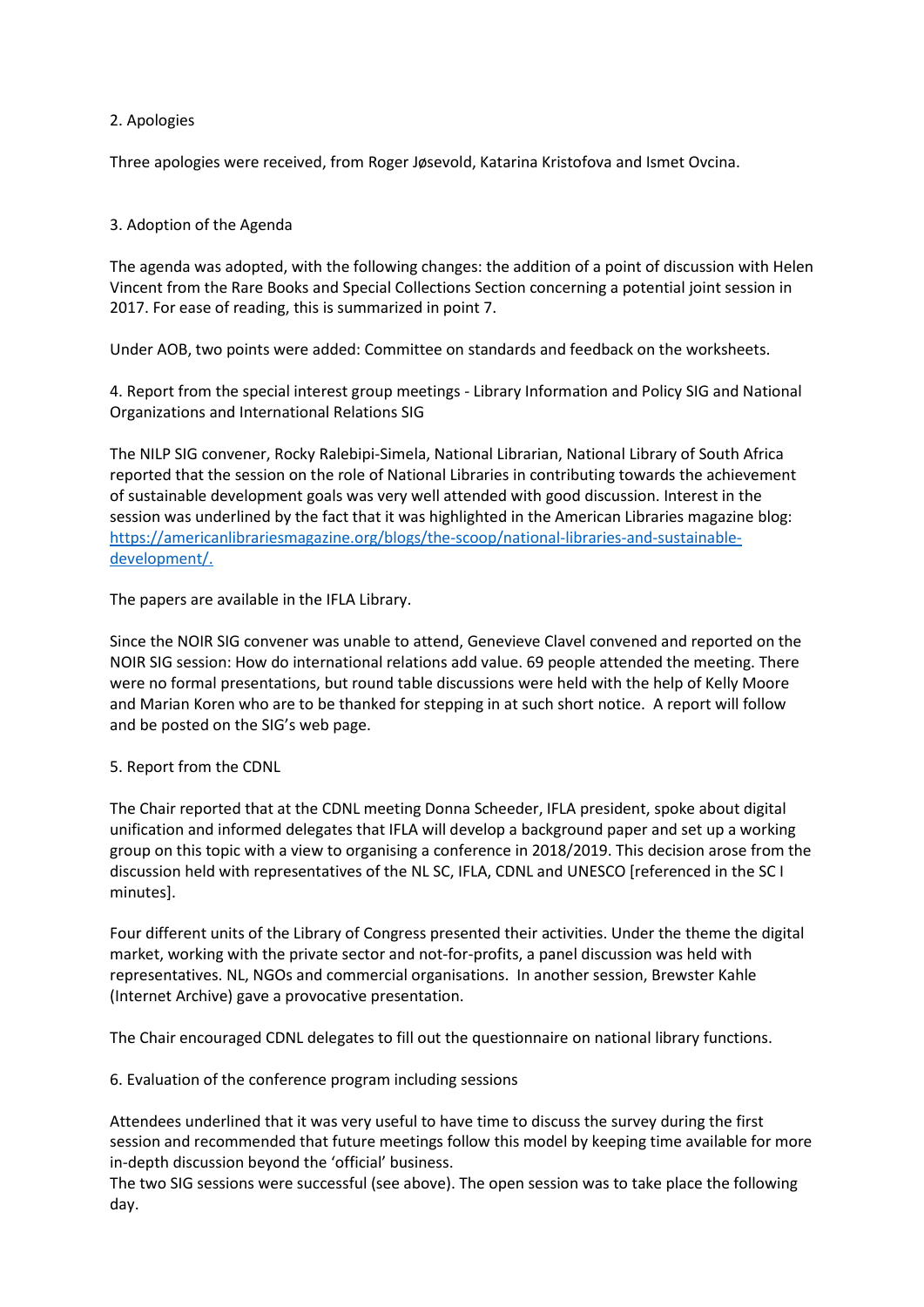#### 7. Activities and actions for 2016-2017

The Chair asked SC members to study the action plan to see if any new actions should be added. It was agreed that the Section should continue the survey, and that it was better to focus on one main activity than to try to be over ambitious in planning. Any suggestion should be sent to the Chair, Secretary and Information officer.

8. National Library Section's program at IFLA 2017. General theme: Libraries. Solidarity. Society. : further discussion and planning

[This point was discussed at the beginning of the meeting]. Helen Vincent from the Rare Books and Special Collections Section informed the SC that her section was discussing holding a satellite meeting on 'what happens when collections cross borders'. This might be also a full day session within the WLIC, but off-site in order to provide a 'safe place' for free discussion. It would be aimed at national library staff from special divisions. The NL SC Chair felt that an additional off-site meeting would be difficult as there is already a full day for CDNL. The question of a mid-term meeting was raised but this also might be difficult. The question remained open. Helen Vincent also reported that the RBSC section is preparing a draft document of guidelines on competencies for special collection librarians and would welcome feedback from national libraries. The section plans a panel in 2018 on future of special collections in cultural heritage institutions and plans to invite representatives from national libraries.

The suggestion of the RBSC was discussed at point 8. Another proposal was: examples of national libraries moved to/from other places. Potential NLs could be Poland, which has a very complicated history, Canada with the example of the First Nations and the Newfoundland archives.

Other suggestions:

- $-$  A joint session with IT/IIPC on web archiving
- How to value a collection e.g. for audit purposes, are there any standardized ways
- Libraries against terrorism
- $-$  The national domain v. the national bibliography
- National library functions (building on the survey)

Volunteers for the group to decide on a theme: SC members Isabelle Nyffenegger, Mark Sweeney, Renate Gömpel, Melita Ambrožič, Genevieve Clavel and observer NL Tunisia Raja Ben Slama.

#### 9. Elections 2017

2017 is an election year. The Information Officer reminded the following colleagues that if they wish to stand again they must submit a nomination:

- Renate Gömpel
- Roger Jøsevold
- Howayda Kamel
- Nancy Machado Lorenzo
- Katarzyna Slaska